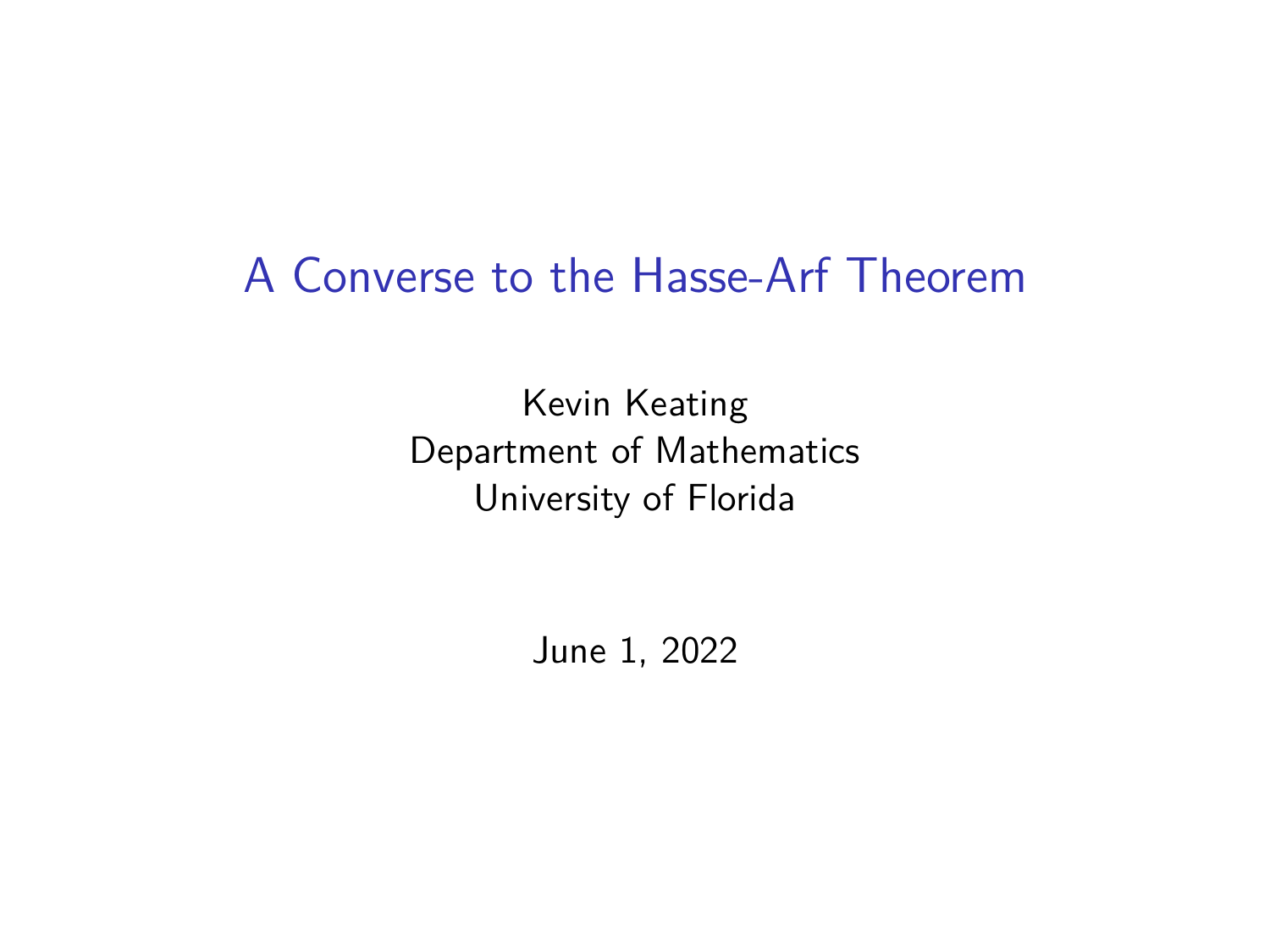This is joint work with

G. Griffith Elder — University of Nebraska Omaha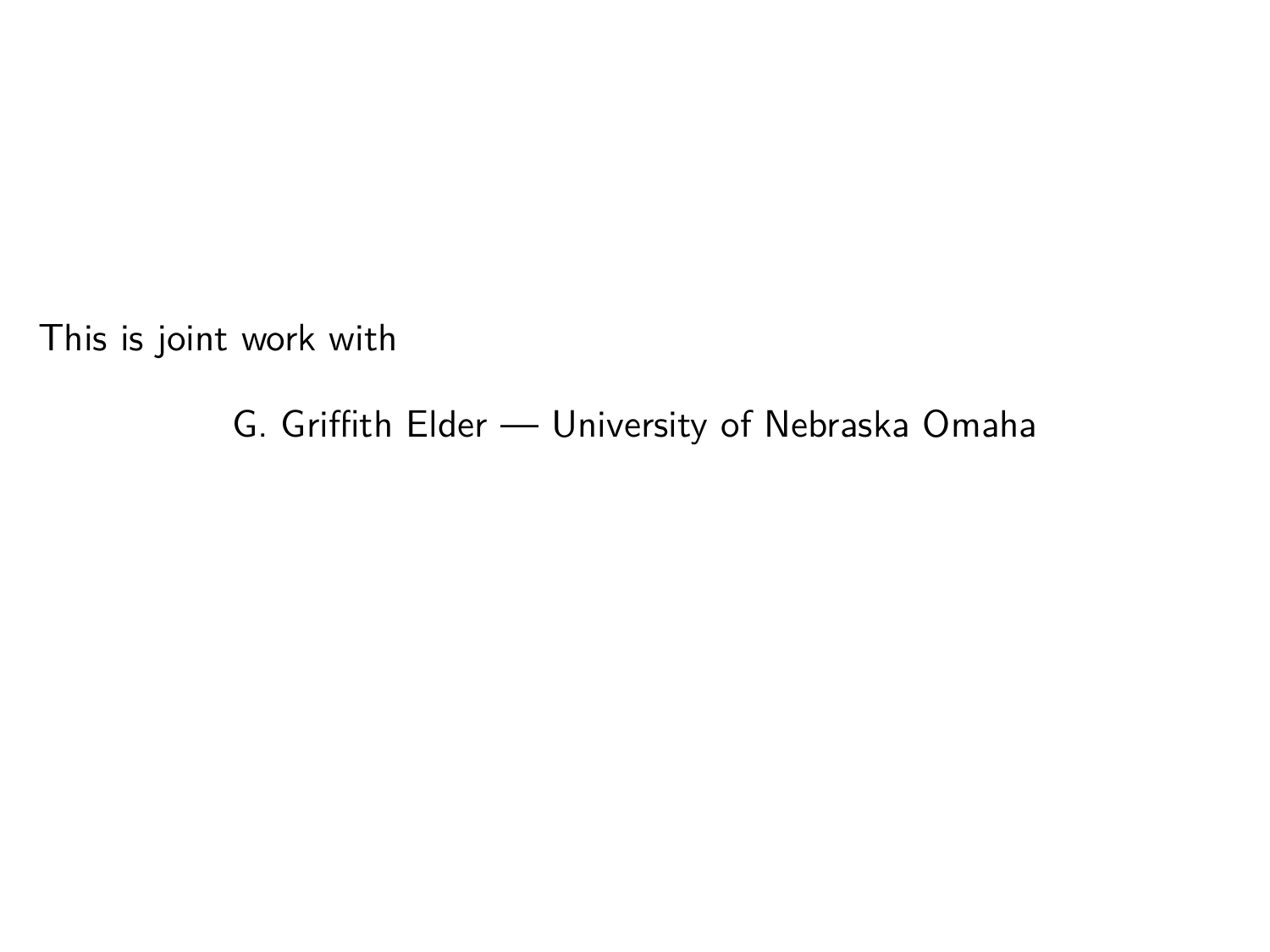### Notation for local fields

Let K be a local field. Then K is complete with respect to a discrete valuation  $v_K : K \to \mathbb{Z} \cup \{\infty\}.$ 

Associated to  $K$  we have the following:

$$
\mathcal{O}_K = \{x \in K : v_K(x) \ge 0\} = \text{ring of integers of } K
$$
  

$$
\mathcal{M}_K = \{x \in K : v_K(x) \ge 1\} = \text{maximal ideal of } \mathcal{O}_K
$$
  

$$
\overline{K} = \mathcal{O}_K/\mathcal{M}_K = \text{residue field of } K.
$$

Say that  $\pi_K \in K$  is a uniformizer for K if  $v_K(\pi_K) = 1$ .

We will be considering finite Galois extensions L*/*K of local fields of degree n.

We will often assume that L*/*K is totally ramified. This means that  $\overline{L} = \overline{K}$ , or equivalently that  $|\mathbb{Z} : \mathsf{v}_L(K^\times)| = n.$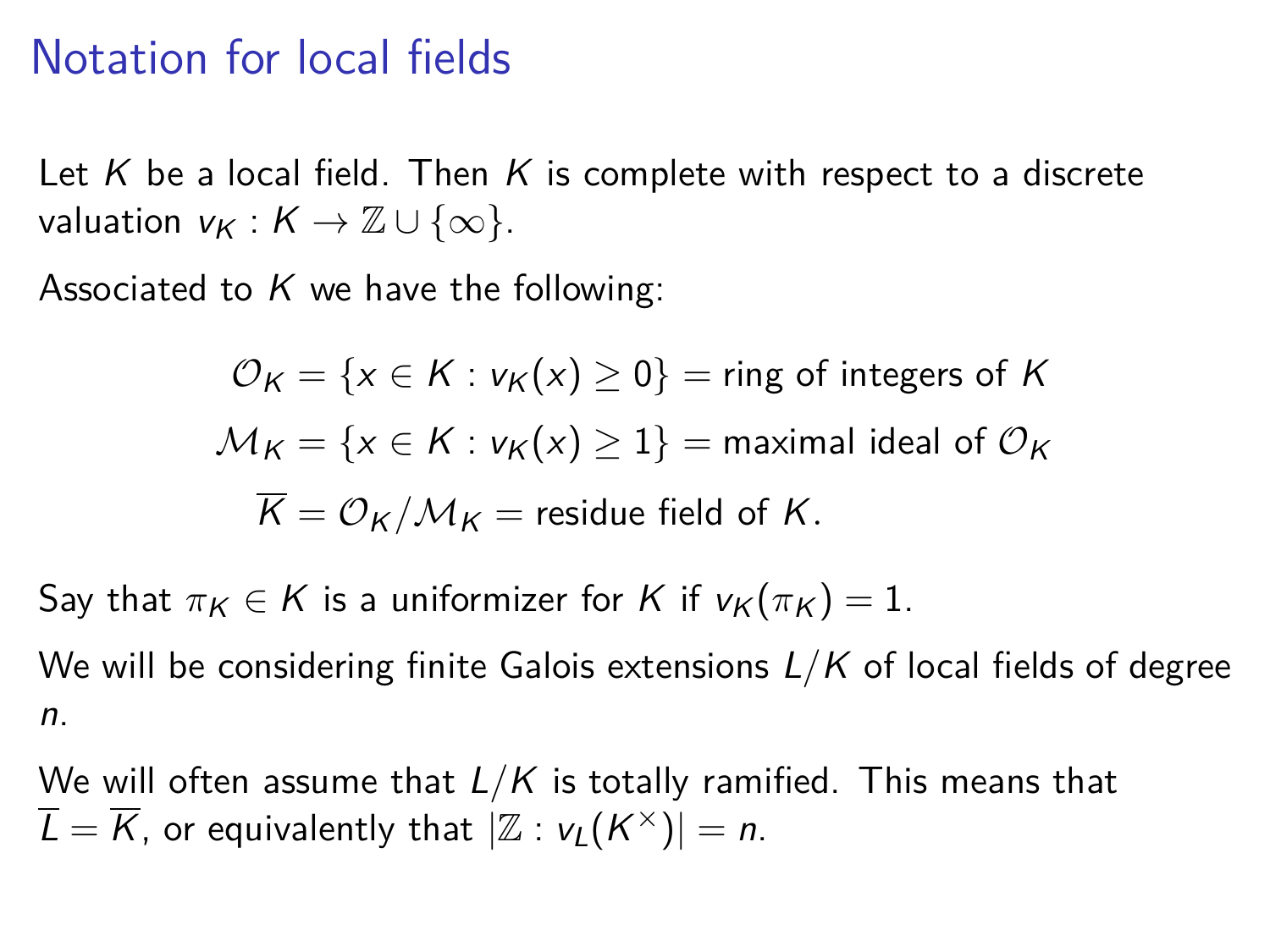## Higher ramification theory

Let  $L/K$  be a finite Galois extension, and set  $G = Gal(L/K)$ . For  $x \in \mathbb{R}$ with  $x \ge -1$  define

$$
G_x = \{ \sigma \in G : v_L(\sigma(\alpha) - \alpha) \geq x + 1 \text{ for all } \alpha \in \mathcal{O}_L \}.
$$

Then  $G_x$  is a subgroup of G. In fact  $G_x \trianglelefteq G$ .

Let  $b \in \mathbb{R}$ ,  $b \ge -1$ . Say b is a lower ramification break of  $L/K$  if  $G_b \neq G_{b+\epsilon}$  for all  $\epsilon > 0$ . We have  $b \in \mathbb{Z}$  in this case.

If b is a positive lower ramification break of  $L/K$  then we can identify  $G_b/G_{b+1}$  with a subgroup of  $\mathcal{M}_L^b/\mathcal{M}_L^{b+1}$ . Hence  $G_b/G_{b+1}$  is an elementary abelian p-group.

We define the multiplicity of the lower break b to be the  $\mathbb{F}_p$ -dimension of  $G_h/G_{h+1}$ .

Suppose  $L/K$  is a totally ramified Galois extension of degree  $n = ap^{\nu}$ , with  $p \nmid a$ . Then the positive lower breaks of  $L/K$ , counted with multiplicity, form a nondecreasing sequence  $b_1 \leq b_2 \leq \cdots \leq b_{\nu}$  of integers.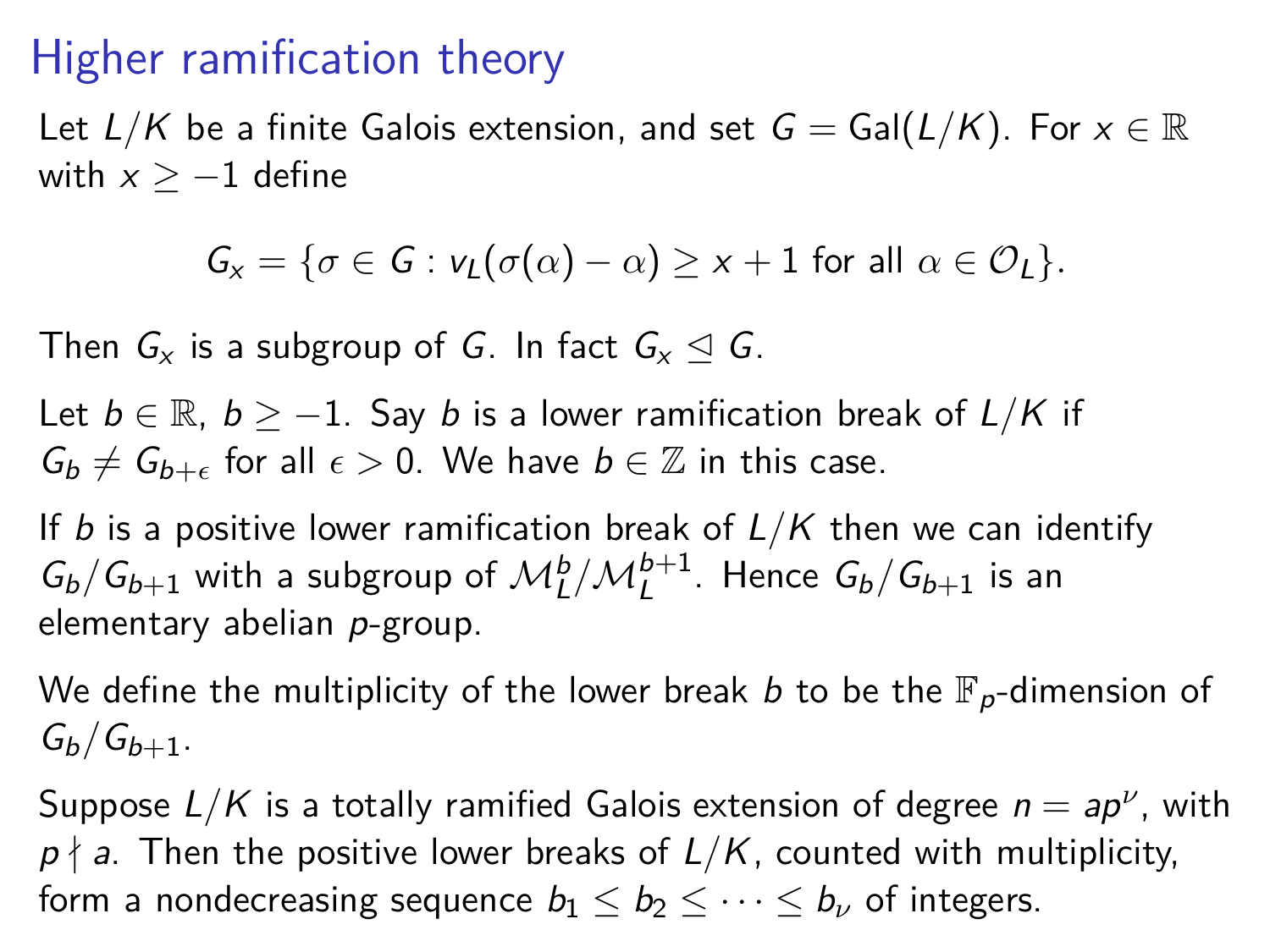Ramification subgroups with the upper numbering Let  $G = \text{Gal}(L/K)$  and  $H \leq G$ . Then for  $x \geq -1$  we have  $H_x = H \cap G_x$ . Suppose  $H \trianglelefteq G$ . How to determine  $(G/H)_x$ ?

Define a function  $\phi_{L/K} : \mathbb{R}_{\geq -1} \to \mathbb{R}_{\geq -1}$  by

$$
\phi_{L/K}(x)=\int_0^x\frac{dt}{|G_0:G_t|}.
$$

Then  $\phi_{L/K}$  is one-to-one and onto, so we may define  $\psi_{L/K} : \mathbb{R}_{\ge -1} \to \mathbb{R}_{\ge -1}$  by  $\psi_{L/K} = \phi_{L/K}^{-1}$ –1<br>*L|K`* 

Define the upper numbering on the higher ramification groups of L*/*K by  $G^x = G_{\psi_{L/K}(x)}$  for  $x \geq -1$ . Then

$$
\psi_{L/K}(x)=\int_0^x |G^0:G^t| dt.
$$

Say that  $u \geq -1$  is an upper ramification break of  $L/K$  if  $G^u \neq G^{u+\epsilon}$  for all  $\epsilon > 0$ . This is equivalent to  $\psi_{L/K}(u)$  being a lower ramification break.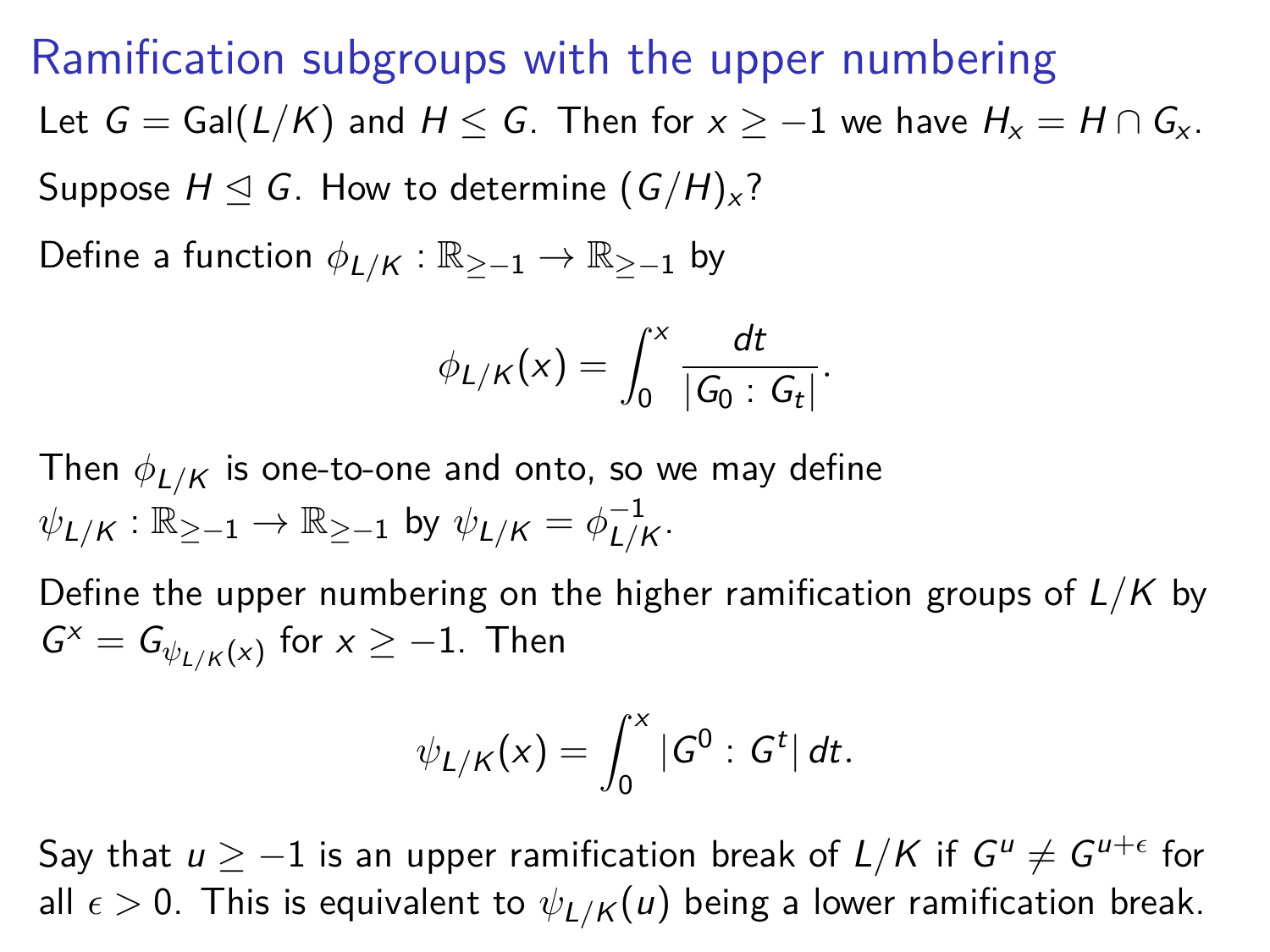### An example

Let L be the extension of  $\mathbb{Q}_3$  generated by a root of

$$
X^9 + 9X^7 + 3X^6 + 18X^5 + 51.
$$

Using [JoRo] we find that  $L/\mathbb{Q}_3$  is a totally ramified  $C_9$ -extension with lower ramification breaks  $b_1 = 1$  and  $b_2 = 4$ . Therefore the Hasse-Herbrand function  $\phi_{L/\mathbb{Q}_3}(\mathsf{x})$  has the following graph:

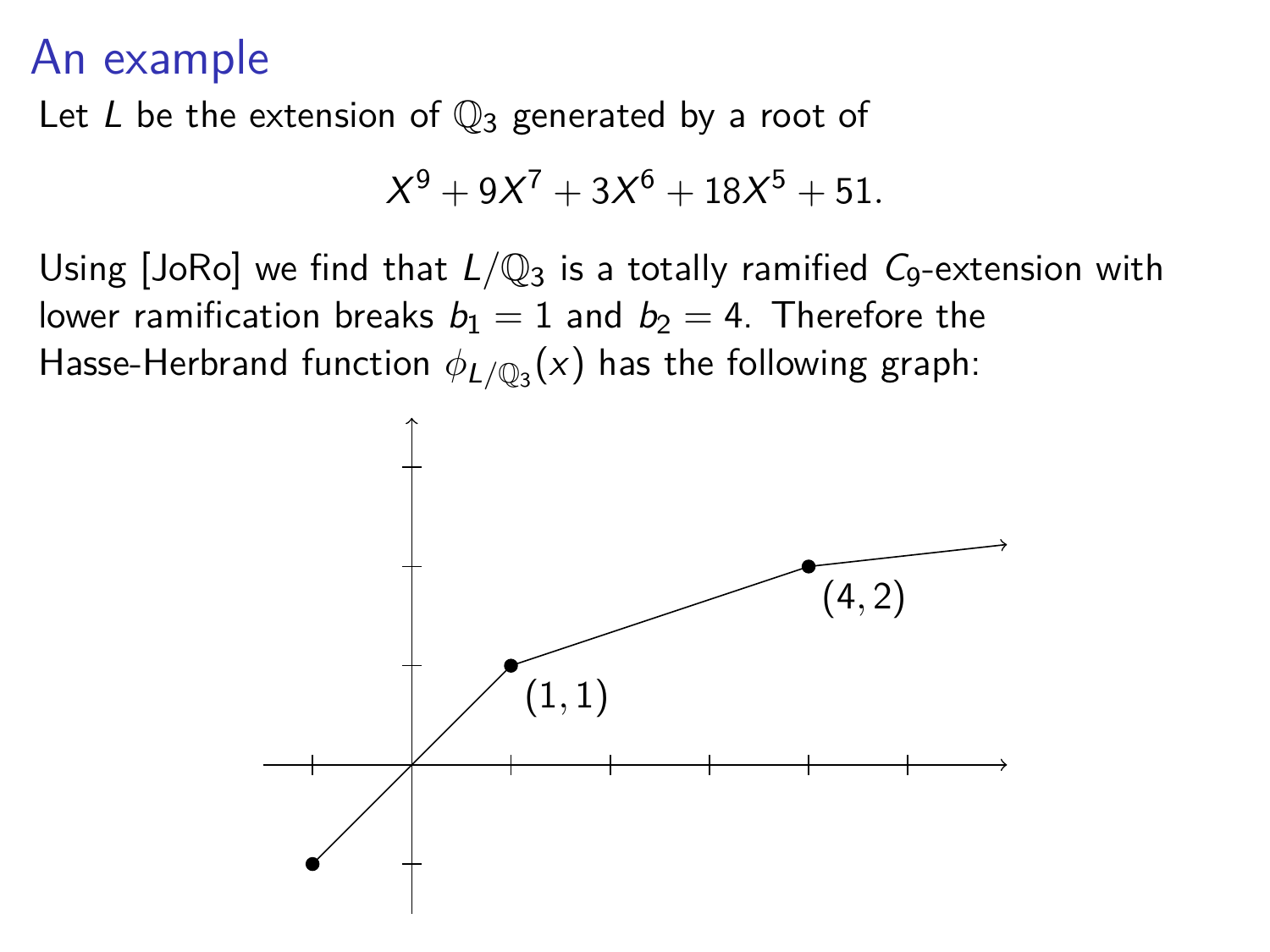# Herbrand's Theorem

#### Theorem (Herbrand)

Let L*/*K be a totally ramified Galois extension and let M*/*K be a Galois subextension of  $L/K$ . Set  $G = Gal(L/K)$  and  $H = Gal(L/M)$ . Then for  $x > 0$  we have

$$
\bullet \ (G/H)_x = G_{\psi_{L/M}(x)}H/H
$$

$$
\bullet \ (G/H)^x = G^x H/H.
$$

We may assign multiplicities to the upper ramification breaks of L*/*K just as we did for the lower breaks. We denote the multiset of upper ramification breaks of  $L/K$  by  $\mathcal{U}_{L/K}$ .

It follows from Herbrand's theorem that  $\mathcal{U}_{M/K} \subset \mathcal{U}_{L/K}$ .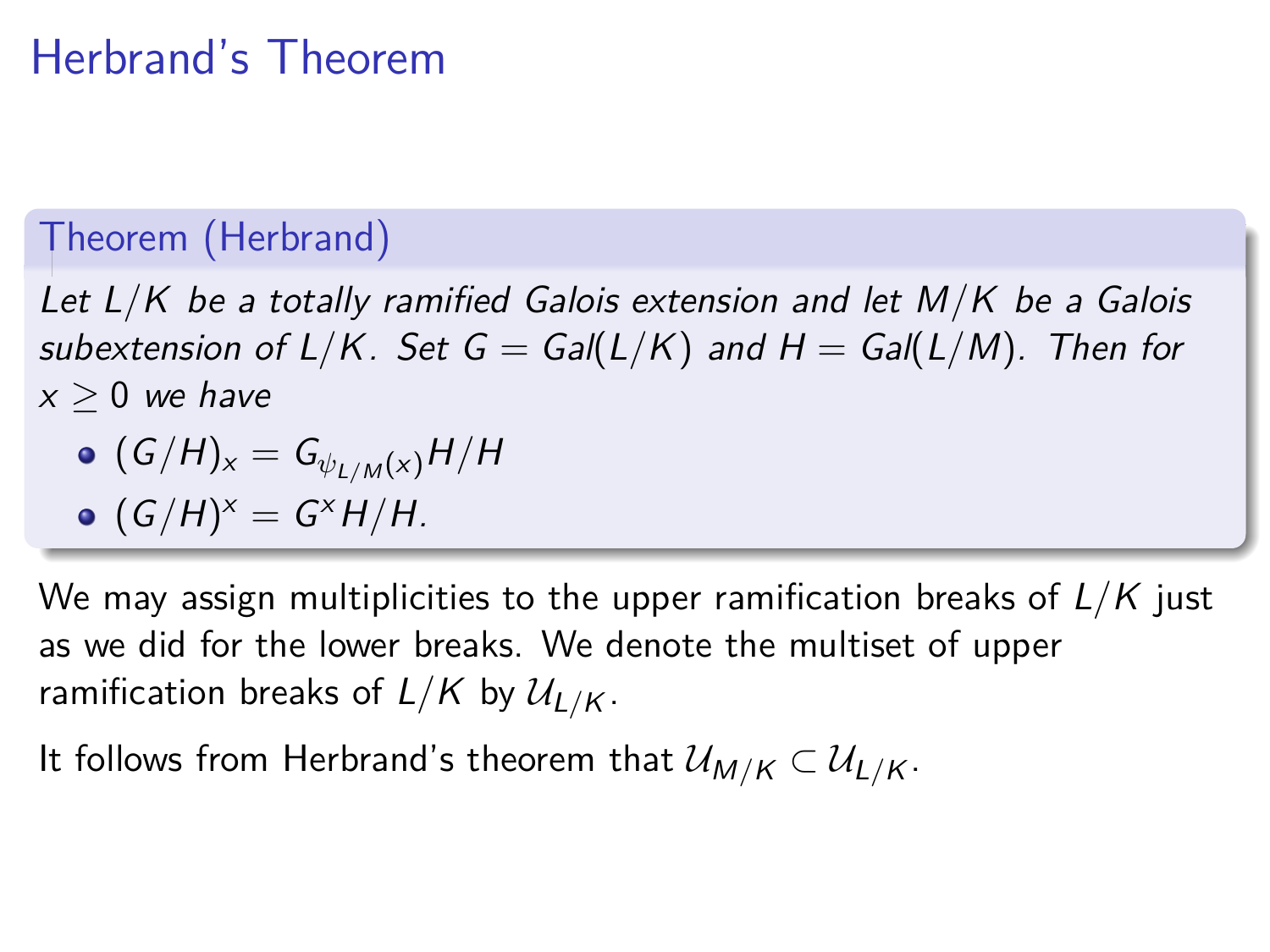### The Hasse-Arf Theorem

The following was proved by Hasse [Ha30] under the assumption that the residue field  $\overline{K}$  is finite, and by Arf [Ar39] for  $\overline{K}$  an arbitrary perfect field.

#### Theorem (Hasse-Arf)

Let L*/*K be a finite abelian extension of local fields. Then the upper ramification breaks of L*/*K are integers.

Let  $L/K$  be a totally ramified abelian extension of degree  $ap^{\nu}$ , with  $p\nmid a,$ and let  $b_1 \leq b_2 \leq \cdots \leq b_{\nu}$  be the positive lower ramification breaks of L*/*K. Then the Hasse-Arf theorem for L*/*K is equivalent to the statement that  $b_{i+1} \equiv b_i \pmod{ap^i}$  for  $1 \leq i \leq n-1$ .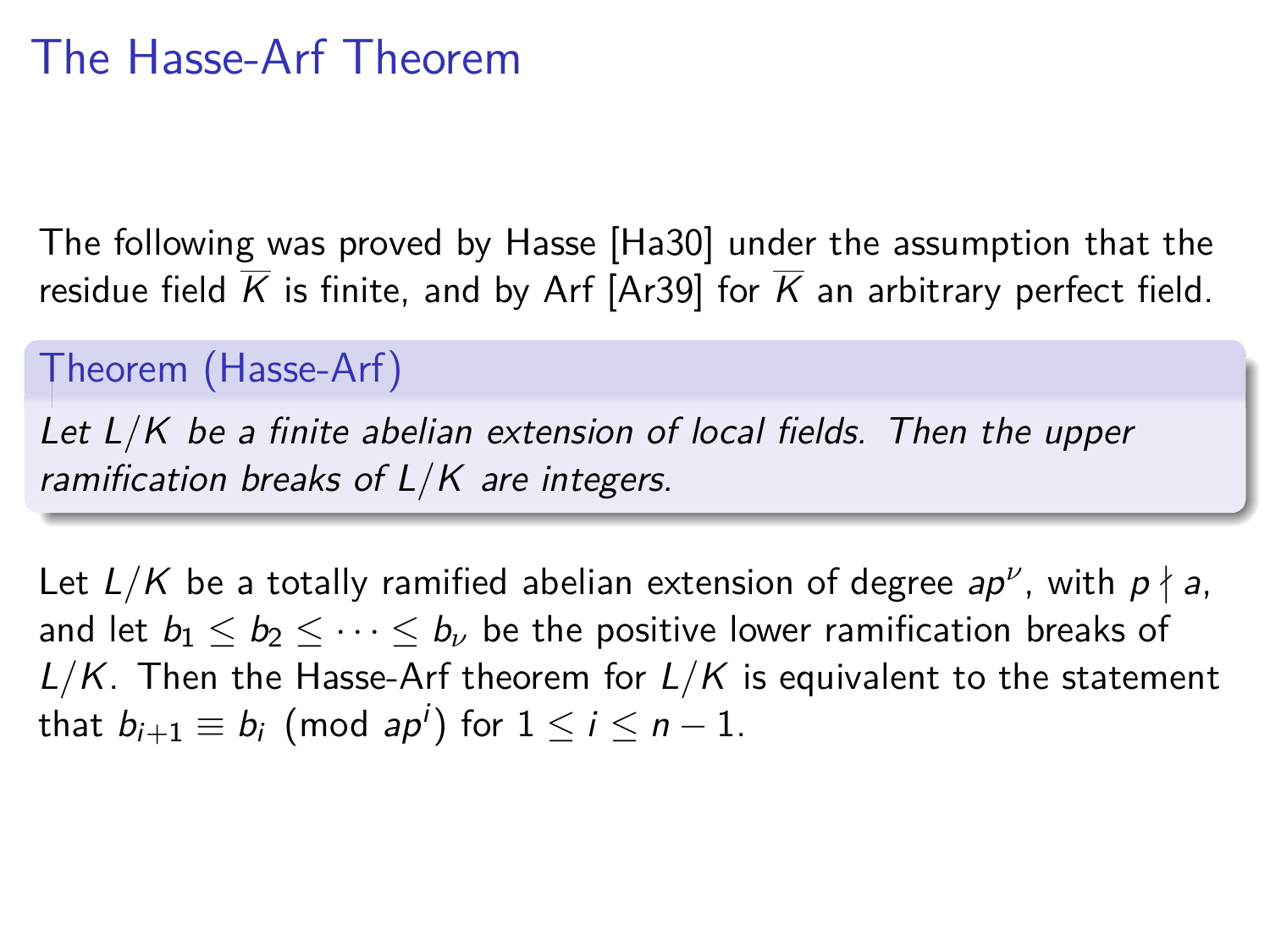### Applications of the Hasse-Arf theorem

- Relation between local class field theory and ramification subgroups: Suppose  $\overline{K}$  is finite and  $L/K$  is an abelian extension. Then local class field theory gives an onto homomorphism  $\omega_{L/K} : K^\times \to \mathcal{G}$ , with  $G = Gal(L/K)$ . For  $x > 0$  define  $U_K^x = \{ \alpha \in \mathcal{O}_K : v_K(\alpha - 1) \geq x \}.$ Then for  $x > 0$  we have  $\omega_{L/K}(U_K^x) = G^x$ .
- Lubin's proof of the local Kronecker-Weber theorem: Let  $F(X, Y)$  be a Lubin-Tate formal group law over  $\mathcal{O}_K$ , and let M be the extension generated by the union of the torsion points of  $[\pi_K^r]_F(X)$  for all  $r \geq 1$ . Then M is a maximal totally ramified abelian extension of K.
- The existence of the Artin representation of a finite Galois extension L/K of local fields is proved using the Hasse-Arf theorem. Hence the Artin conductor depends on the Hasse-Arf theorem.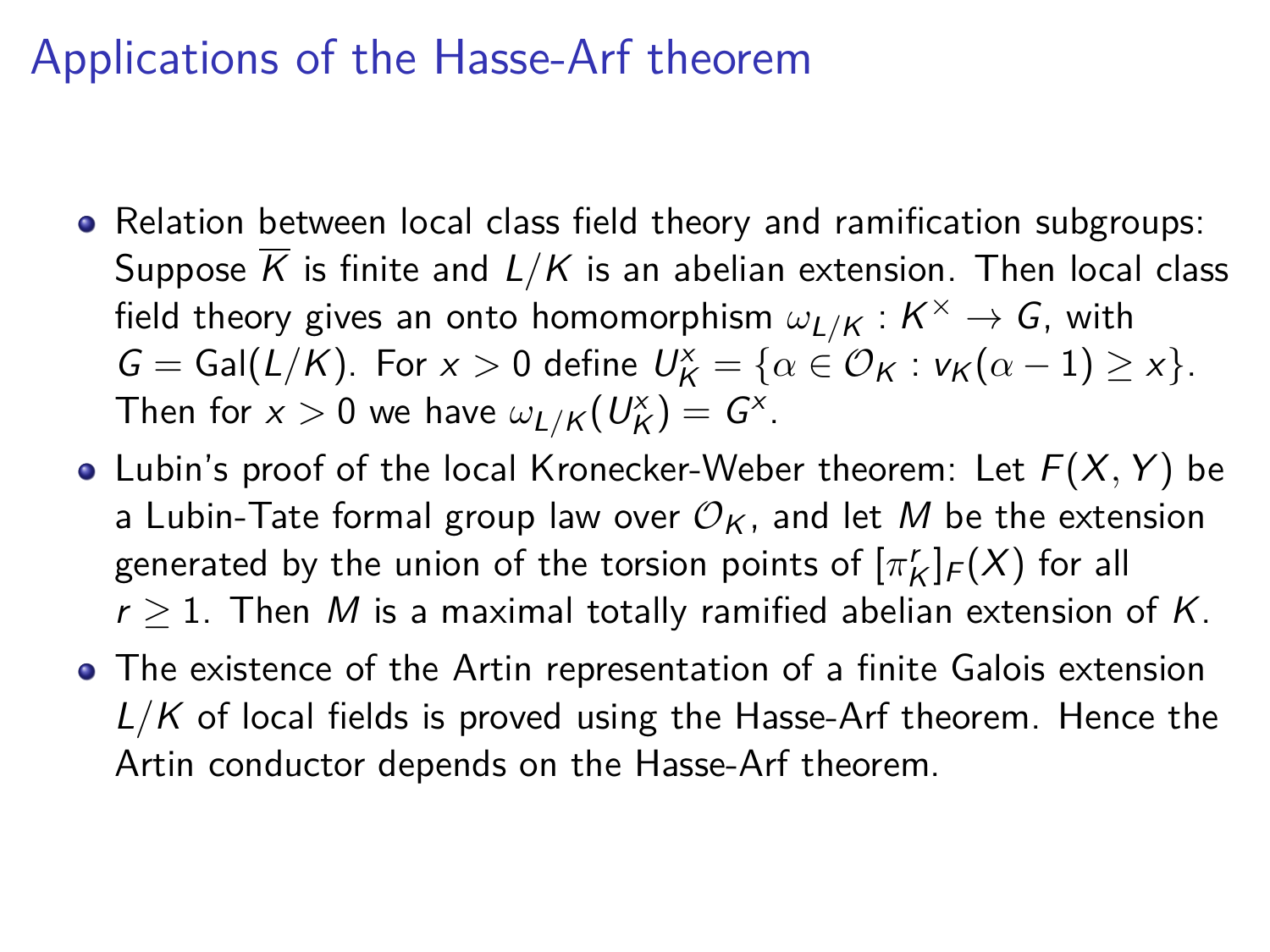## Converse to the Hasse-Arf theorem

#### Theorem

Let p *>* 2 and let G be a nonabelian group which is the Galois group of some totally ramified finite Galois extension E*/*F of local fields with residue characteristic p. Then there exists a local field K with residue characteristic p and a totally ramified G -extension L*/*K such that L*/*K has a nonintegral upper ramification break.

In fact the groups G we must consider are of the form  $G = P \rtimes C_a$ , where P is a finite p-group and  $C_a$  is a cyclic group whose order a is relatively prime to p.

Let  $\overline{K}$  be a perfect field of characteristic  $p > 2$  and set  $K = \overline{K}((t))$ . We show that for each group  $G = P \rtimes C_{a}$  there exists a totally ramified G-extension L*/*K which has a nonintegral upper ramification break.

One can get a totally ramified *G*-extension  $L'/K'$  in characteristic 0 with the same ramification data as L*/*K with the help of [De84].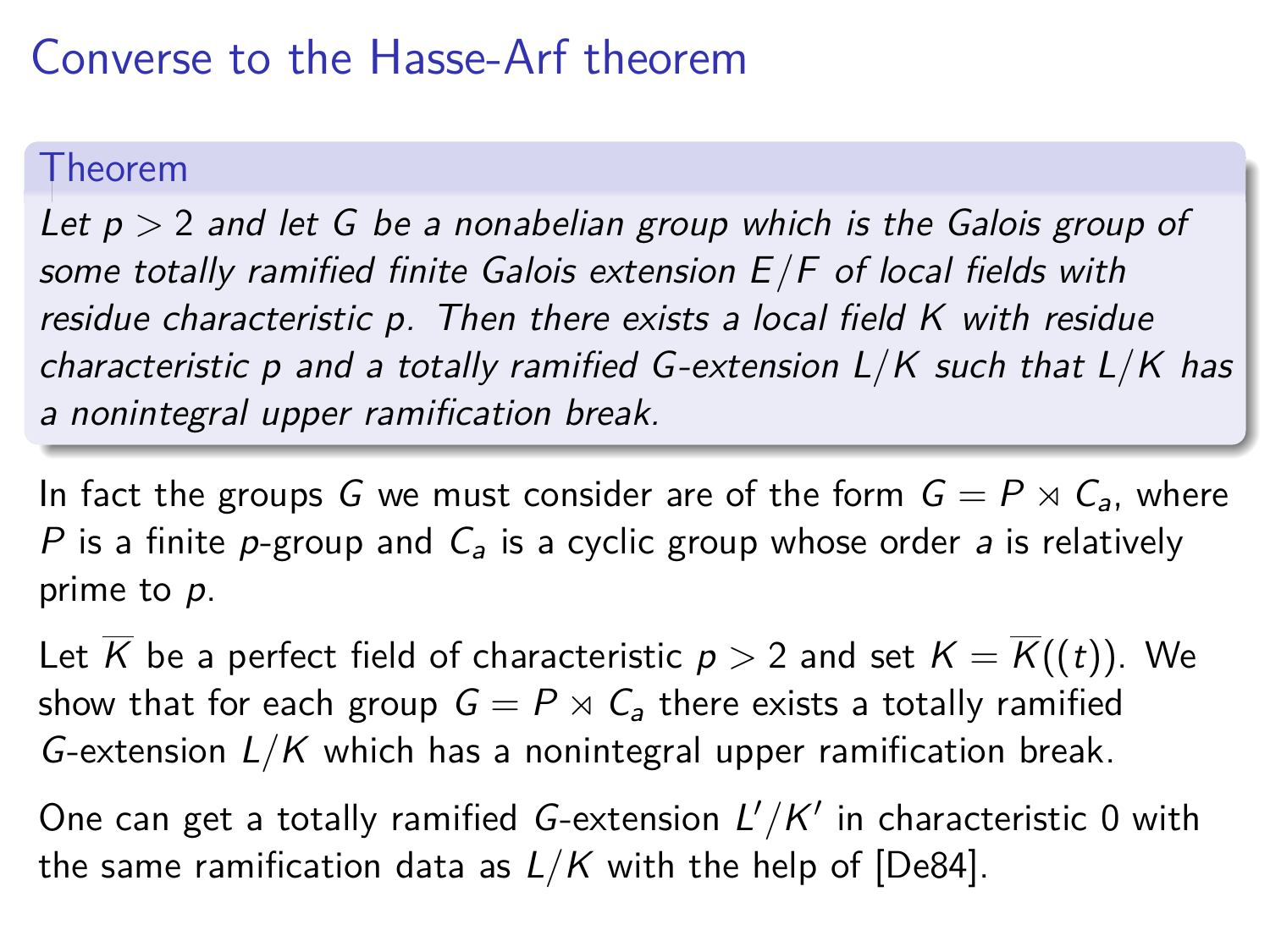# A different converse to Hasse-Arf

Let L*/*K be a totally ramified abelian extension. It follows from the Hasse-Arf theorem that for every finite totally ramified abelian extension E*/*K, the upper ramification breaks of LE*/*K are all integers.

In [Fe95] Fesenko proved the converse to this statement:  $K$ 



### Theorem (Fesenko)

Let  $L/K$  be a finite totally ramified Galois extension of local fields such that for every finite totally ramified abelian extension E*/*F, the upper ramification breaks of LE*/*K are all integers. Then Gal(L*/*K) is abelian.

Fesenko's converse to Hasse-Arf gives information about a specific extension L*/*K, whereas ours gives information about a group G.

In both cases, knowing that the upper ramification breaks of infinitely many extensions are integers implies that a certain group is abelian.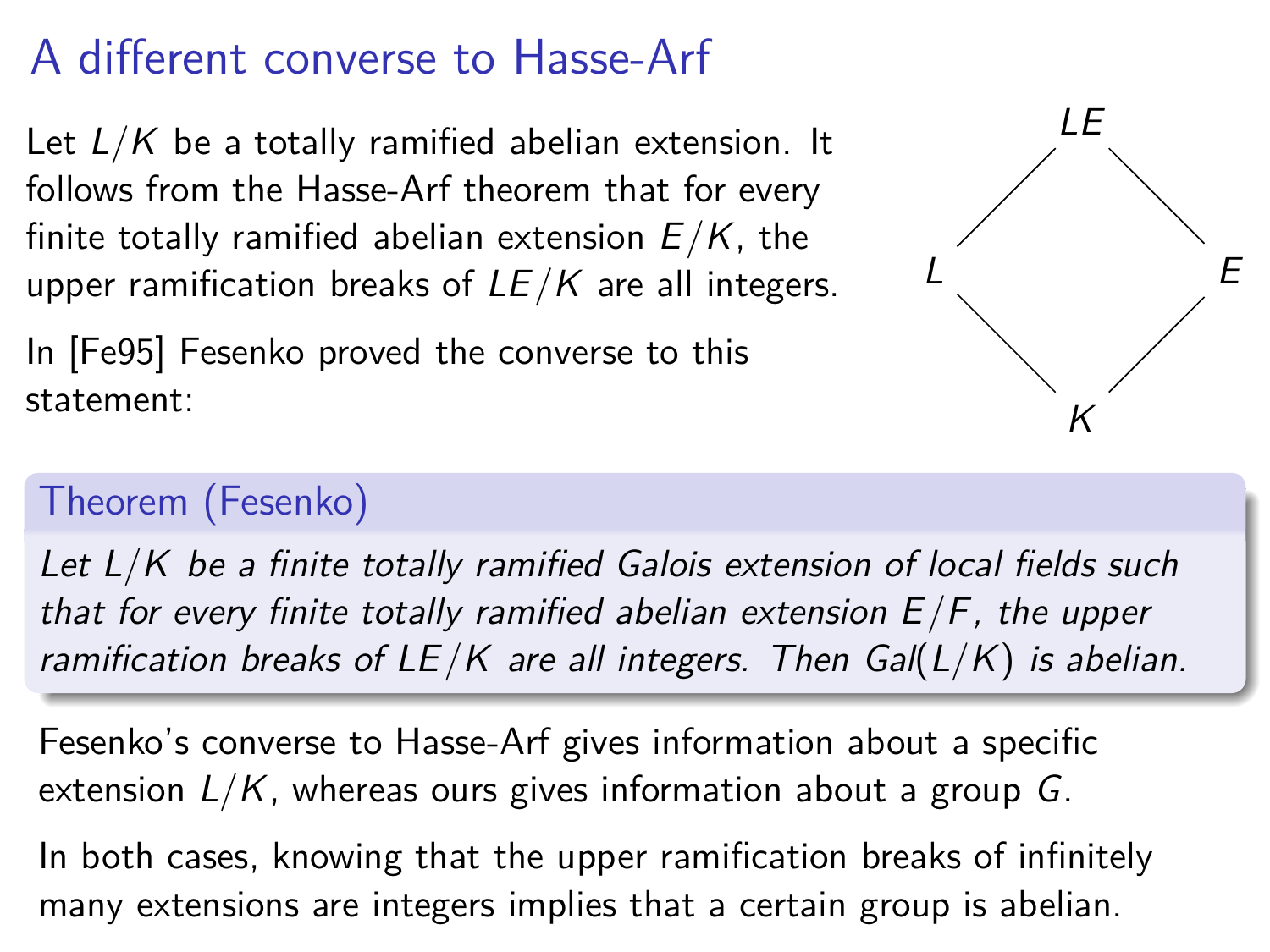As mentioned earlier, we can assume that  $G$  is a nonabelian group of the form  $G = P \rtimes C_m$  for some finite p-group G and some a with  $p \nmid a$ .

We will focus on the case where  $a = 1$  and  $G = P$  is a p-group. The proof for  $a > 1$  uses different arguments, at least when  $C_a$  acts nontrivially on P.

Given a local field K of characteristic p *>* 2 and a nonabelian p-group G, we wish to show that there exists a totally ramified G-extension L*/*K which has a nonintegral upper ramification break.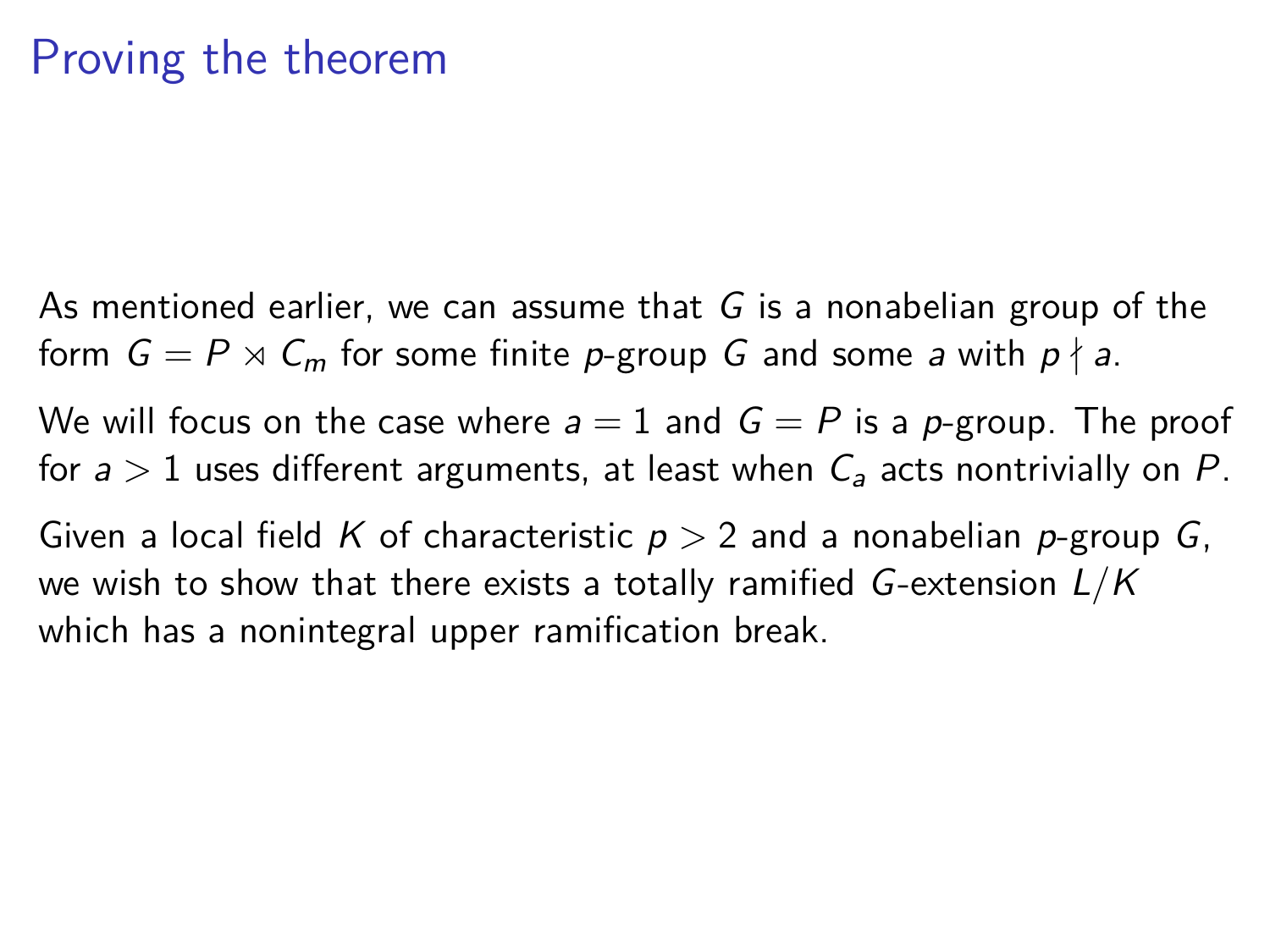# Embedding problems

Let  $L/K$  be a finite Galois extension and set  $G = \text{Gal}(L/K)$ . Let  $G$  be an extension of  $G$  by a finite group  $H$ .

Let M*/*L be a finite extension. We say that M solves the embedding problem associated to  $L/K$  and G if  $M/K$  is Galois and there is an isomorphism of short exact sequences



M

Ge

H

Witt [Wi36] proved the following:

#### Theorem (Witt)

Let K be a local field of characteristic p and let L*/*K be a finite totally ramified Galois extension with Galois group G. Let G be an extension of G by a finite p-group H. Then the embedding problem associated to L*/*K and G has a solution  $M/L$  such that  $M/K$  is totally ramified.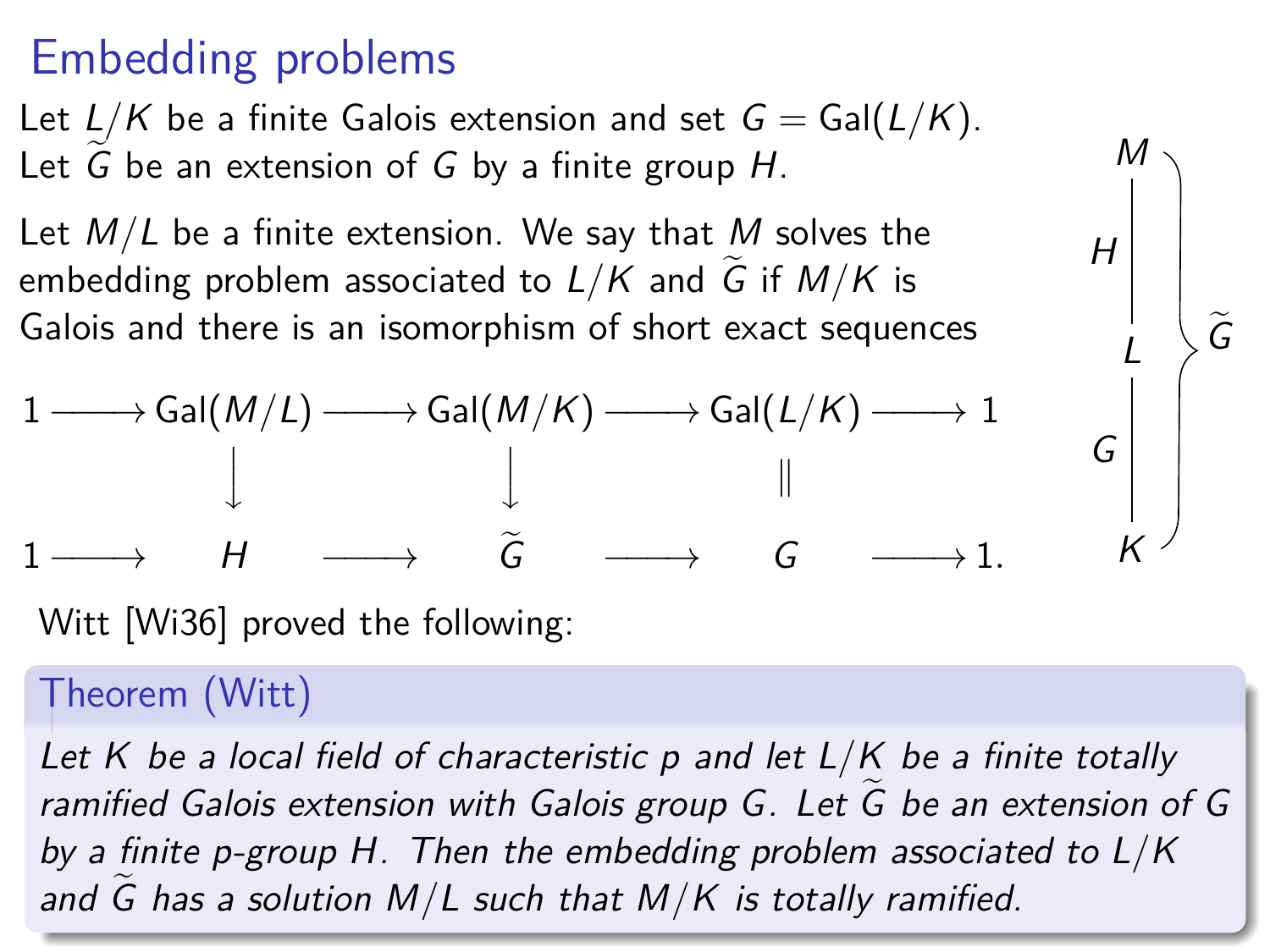# Minimal nonabelian p-groups

Put a partial order on finite p-groups by  $H \preccurlyeq G$  if H is isomorphic to a quotient of G. We are interested in the groups which are  $\preccurlyeq$ -minimal among nonabelian p-groups. We call such a group a *minimal nonabelian* p-group.

#### Proposition

Let p *>* 2 and let G be a p-group. Then G is a minimal nonabelian p-group if and only if G satisfies the following conditions:

- G is nilpotent of class 2.
- $Z(\mathsf{G})$  is cyclic of order  $p^d$  for some  $d\geq 1.$
- $\bullet$  [G, G] is the subgroup of  $Z(G)$  of order p.
- $G/Z(G)$  is an elementary abelian p-group of rank 2n for some  $n > 1$ , and  $[$ ,  $]$  induces a nondegenerate skew-symmetric  $\mathbb{F}_p$ -bilinear form on G*/*Z(G) with values in [G*,* G].

Group theorists call these "groups of symplectic type" (see [Th68],  $[Go80]$ ). But they don't state that these groups are  $\preccurlyeq$ -minimal.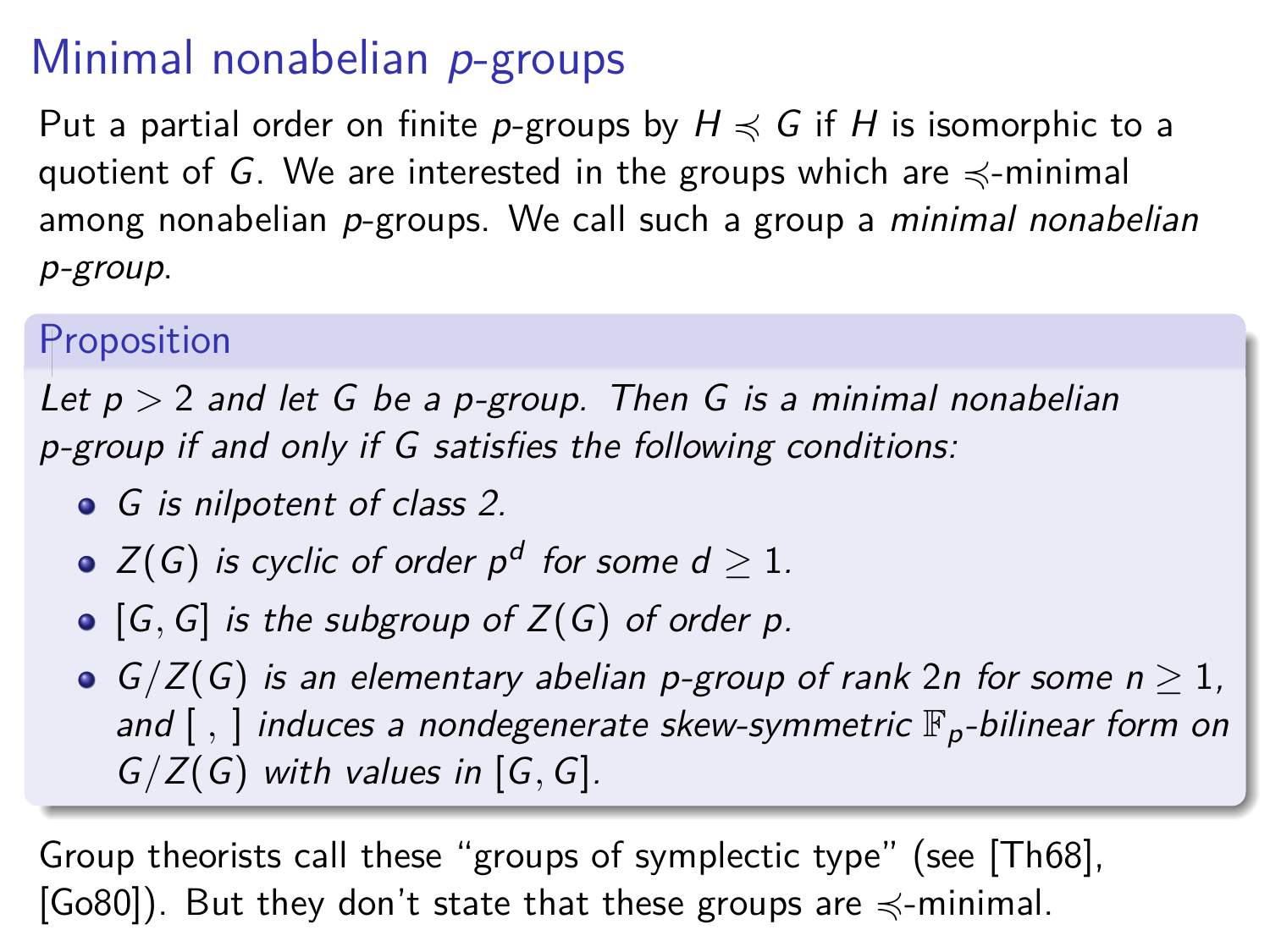Explicit descriptions of minimal nonabelian p-groups For  $n,d\geq 1$  we define a group  $H(n,d)$  of order  $\rho^{2n+d}$  generated by  $x_1,\ldots,x_n,y_1,\ldots,y_n,z$ , with  $|x_i|=|y_i|=p$  and  $|z|=p^d.$  All these generators commute with each other, except for  $x_i$  and  $y_i$ , which satisfy  $[x_i,y_i]=z^{p^{d-1}}$  for  $1\leq i\leq n.$  Thus  $H(1,1)$  is the Heisenberg  $p$ -group, and  $H(n, 1)$  is an extraspecial p-group.  $H(n, d)$  is a central product of  $H(n, 1)$ with  $\mathcal{C}_{p^d}.$ 

We define another group  $A(n,d)$  of order  $\rho^{2n+d}$  generated by  $x_1,\ldots,x_n,y_1,\ldots,y_n,z.$  In  $A(n,d)$  we have  $|x_i| = p$  for  $2 \leq i \leq n, \, |y_i| = p$ for  $1 \leq i \leq n$ , and  $x_1^p = z$  with  $|z| = p^d$ . As with  $H(n,d)$ , all generators commute with each other except for  $x_i$  and  $y_i$ , which satisfy  $[x_i,y_i]=z^{p^{d-1}}$  for  $1\leq i\leq n.$  Thus  $A(1,1)$  is the metacyclic group of order  $\rho^3$ , and  $A(n,1)$  is an extraspecial  $\rho$ -group.  $A(n,d)$  is a central product of  $A(n,1)$  with  $C_{\rho^d}$ .

#### Proposition

Let p *>* 2. Then G is a minimal nonabelian p-group if and only if either  $G \cong H(n,d)$  or  $G \cong A(n,d)$  for some  $n, d \geq 1$ .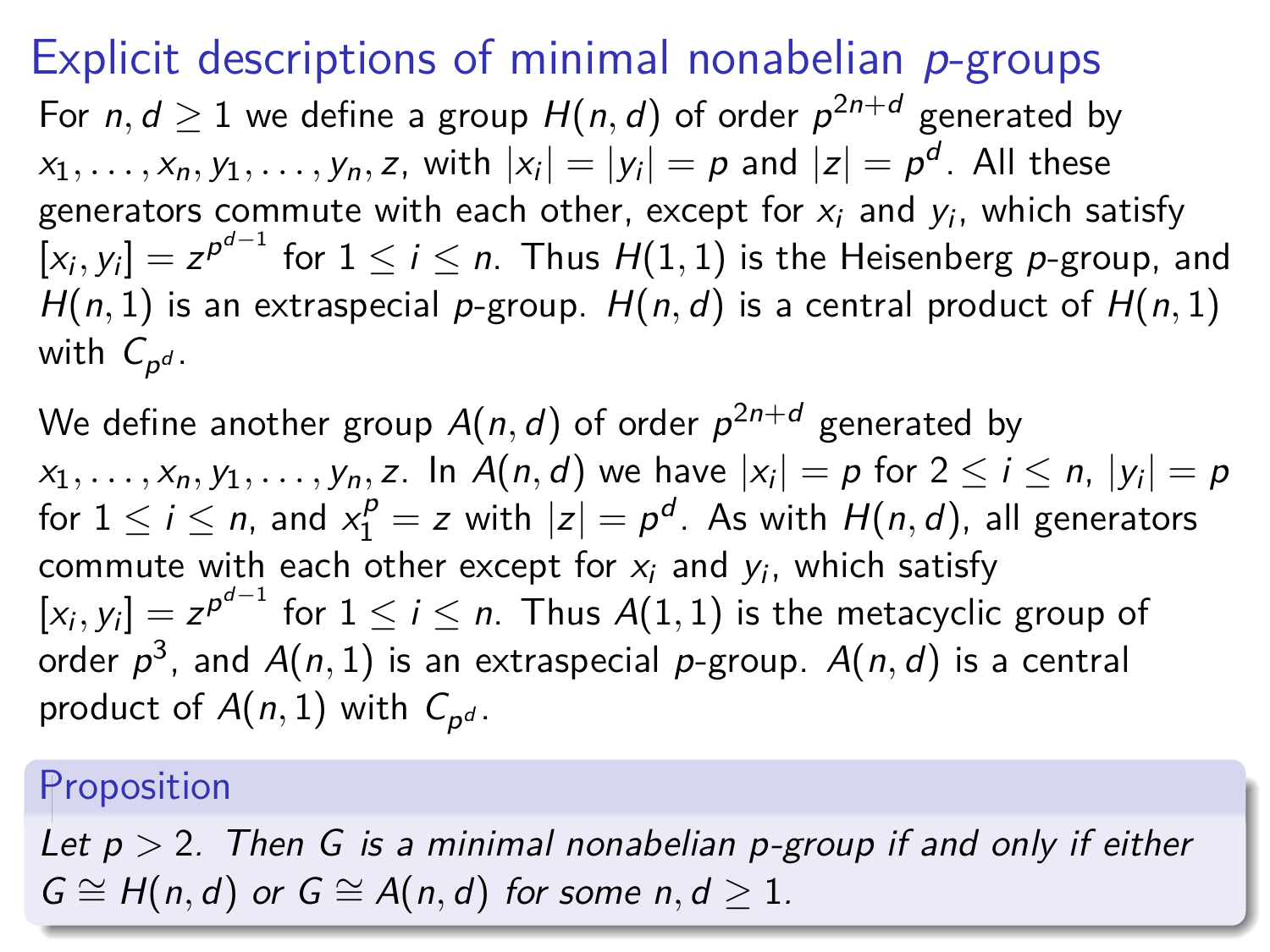### What we need to prove

It follows from Witt's theorem and the classification of minimal nonabelian p-groups that to prove the converse to Hasse-Arf for totally ramified p-extensions it suffices to prove the following:

#### Theorem

Let K be a perfect field of characteristic  $p > 2$  and set  $K = K((t))$ . Then for every  $n, d \geq 1$  there exists an  $H(n, d)$ -extension  $L/K$  which has a nonintegral upper ramification break, and an A(n*,* d)-extension M*/*K which has a nonintegral upper ramification break.

We will focus on proving the existence of an H(n*,* d)-extension which has a nonintegral upper break.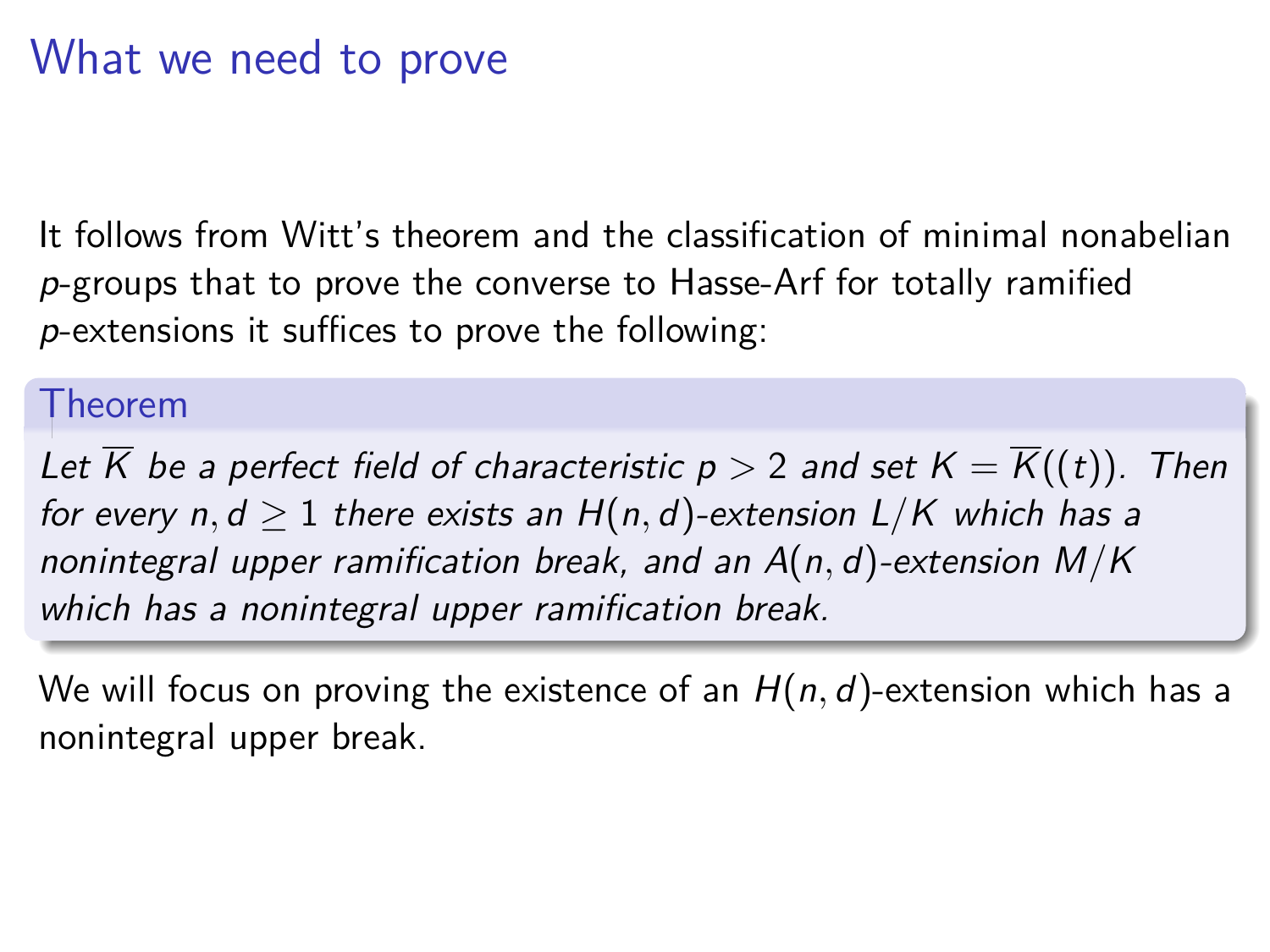# Big Break Rule

#### Proposition

Let L be a local field such that char( $\overline{L}$ ) = p and let  $M/L$  be a totally ramified  $C_p^2$ -extension with upper ramification breaks  $x < y$ . Then there is a unique  $C_p$ -subextension  $F_0/L$  with upper break x; all other Cp-subextensions F*/*L of M*/*L have upper break y.

#### **Corollary**

Let M*/*K be a totally ramified Galois extension of local fields and set  $G = Gal(M/K)$ . Let  $H \leq Z(G)$ satisfy  $H \cong \mathcal{C}^2_\rho$  and set  $\mathcal{L} = M^H$ . Assume that  $\dot{M}/K$ has upper ramification breaks  $u < v$  with multiplicity 1 such that  $U_{M/K} = U_{L/K} \cup \{u, v\}$ . Then there is a unique  $C_p$ -subextension  $F_0/L$  such that  $U_{F_0/K} = U_{L/K} \cup \{u\}$ ; for all other C<sub>p</sub>-subextensions  $F/L$  of M/L we have  $U_{F/K} = U_{L/K} \cup \{v\}.$ 

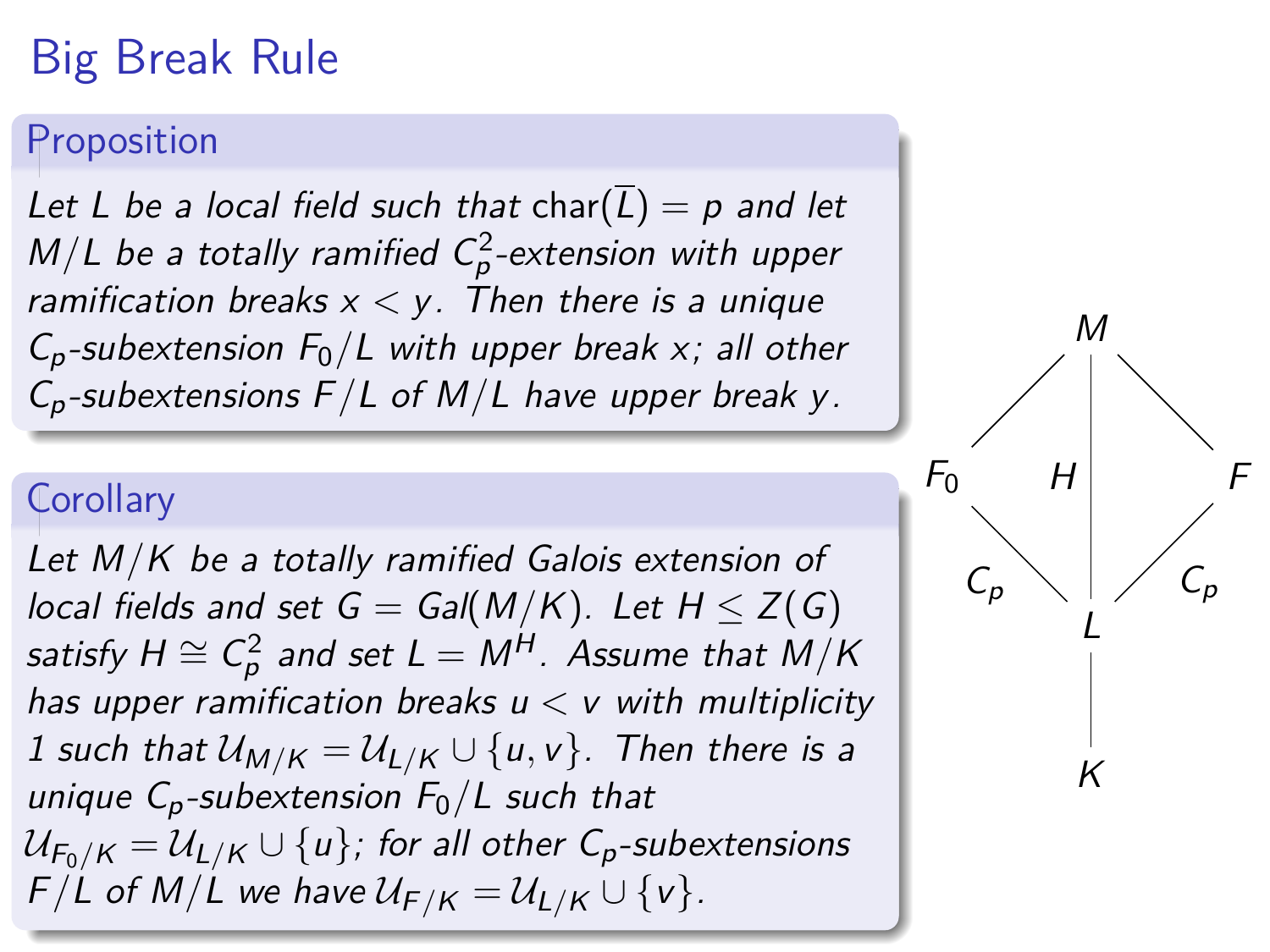## A toehold and a bootstrap

In 2019, Griff Elder proved the following in his Omaha talk:

#### Proposition (Toehold)

Let K be local field of characteristic p *>* 2 and let F*/*K be a ramified Cp-extension. Let b be the ramification break of F */*K, and let c be an integer such that  $c > b$  and  $c \neq 0, -b$  (mod p). Then there is a totally ramified extension L*/*F such that L*/*K is an H(1*,* 1)-extension with  $\mathcal{U}_{\mathsf{L}/\mathsf{K}} = \{ \mathsf{b}, \mathsf{c}, \mathsf{c} + \mathsf{p}^{-1} \mathsf{b} \}.$  In particular,  $\mathsf{L}/\mathsf{K}$  has an upper ramification break which is not an integer.

This is useful in conjunction with the following:

#### Proposition (Bootstrap)

Let  $n, d \geq 1$ . Then  $H(n, d)$  is a central product of  $H(n - 1, d)$  and H(1*,* 1). More precisely,

$$
H(n,d)\cong (H(n-1,d)\times H(1,1))/B
$$

for some subgroup B of  $Z(H(n-1,d)) \times Z(H(1,1))$  of order p.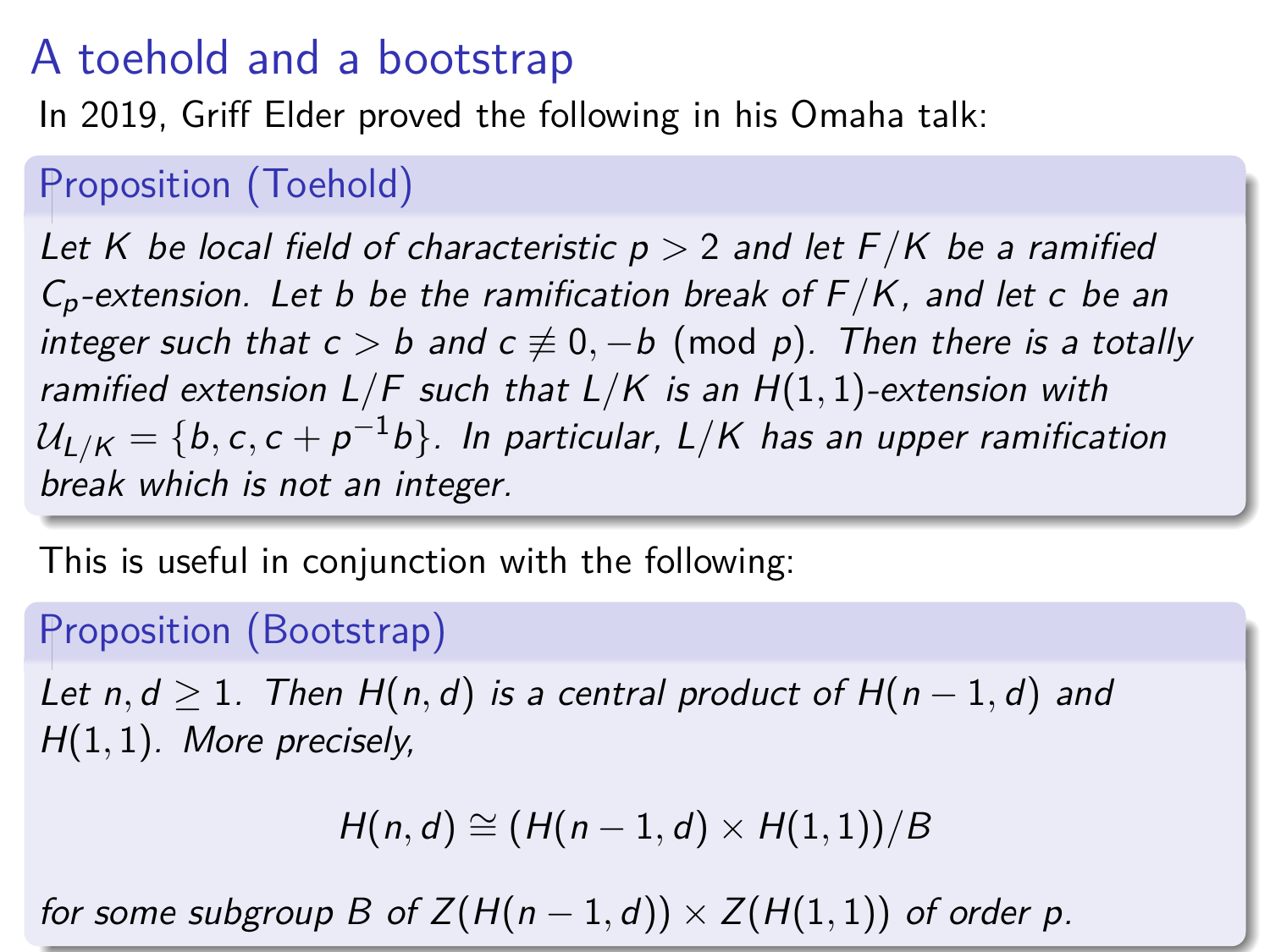# Constructing an  $(H(n-1,d) \times H(1,1))$ -extension

Let  $N_1/K$  be a totally ramified  $H(n-1, d)$ -extension and let v be the largest upper ramification break of  $N_1/K$ . Let b, c be integers such that  $c > b > v$ ,  $p \nmid b$ , and  $c \not\equiv 0, -b$  (mod p). Then by the Toehold there is an  $H(1,1)$ -extension  $N_2/K$  such that  $\mathcal{U}_{N_2/K} = \{b,c,c+p^{-1}b\}.$ 

Set  $N = N_1N_2$ . Since  $\mathcal{U}_{N_1/K}$  and  $\mathcal{U}_{N_2/K}$  are disjoint we have  $N_1 \cap N_2 = K$ and  $U_{N/K} = U_{N_1/K} \cup U_{N_2/K}$ . It follows that

$$
Gal(N/K) \cong Gal(N_1/K) \times Gal(N_2/K)
$$
  

$$
\cong H(n-1,d) \times H(1,1).
$$

For  $i = 1, 2$  let  $M_i$  be the subfield of  $N_i$  fixed by the commutator of Gal( $N_i/K$ ). Then Gal( $N_i/M_i$ )  $\cong C_p$ . Set  $M = M_1M_2$ ; then  $Gal(N/M) \cong C_p^2$ .

Since Gal( $N_i/M_i$ ) is contained in every nontrivial normal subgroup of Gal( $N_i/K$ ), Gal( $N_i/M_i$ ) is the smallest nontrivial ramification subgroup of Gal( $N_i/K$ ). Therefore  $\mathcal{U}_{M_1/K} = \mathcal{U}_{N_1/K} \setminus \{v\}$  and  $\mathcal{U}_{M_2/K} = \{b, c\}$ .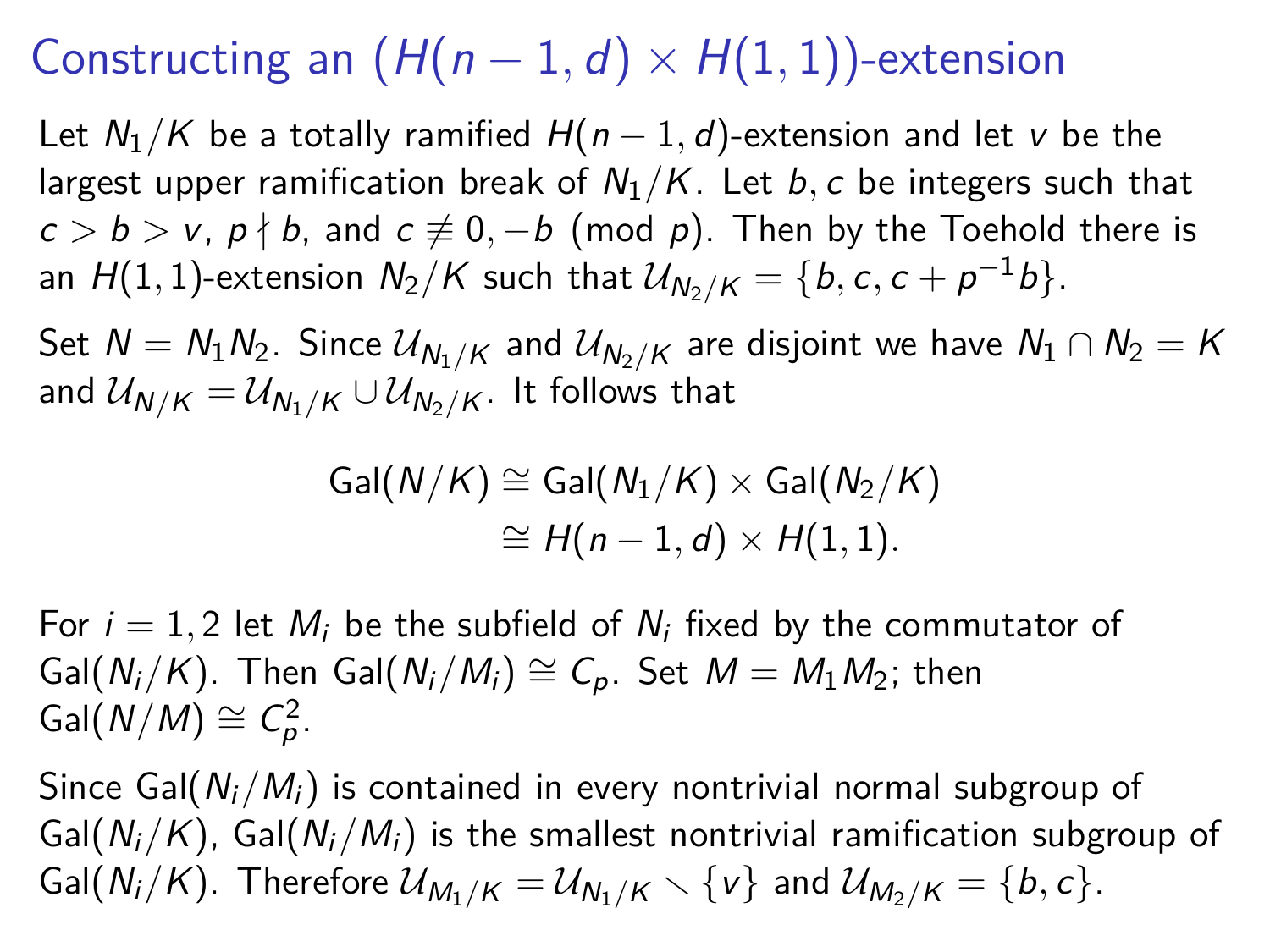# Constructing an H(n*,* d)-extension

It follows from the preceding slide that  $\mathcal{U}_{\mathsf{N}/\mathsf{K}}=\mathcal{U}_{\mathsf{M}/\mathsf{K}}\cup\{\mathsf{v},\mathsf{c}+\mathsf{p}^{-1}\mathsf{b}\}$  and  $U_{N_1M_2/K} = U_{M/K} \cup \{v\}.$ 

By the Bootstrap there is a subgroup  $B <$  Gal( $N/M$ ) such that  $\mathsf{Gal}(N/K)/B \cong H(n,d).$  Let  $L = N^B$  be the fixed field of B; then L*/*K is an H(n*,* d)-extension. By construction we have  $L \neq N_1M_2$ .

Since  $c + p^{-1}b > v$  and  $v$  is the largest upper ramification break of  $N_1M_2/K$  it follows from the Big Break Rule that  $c+p^{-1}b$  is an upper ramification break of L*/*K.

And of course,  $c + p^{-1}b \not\in \mathbb{Z}$ .

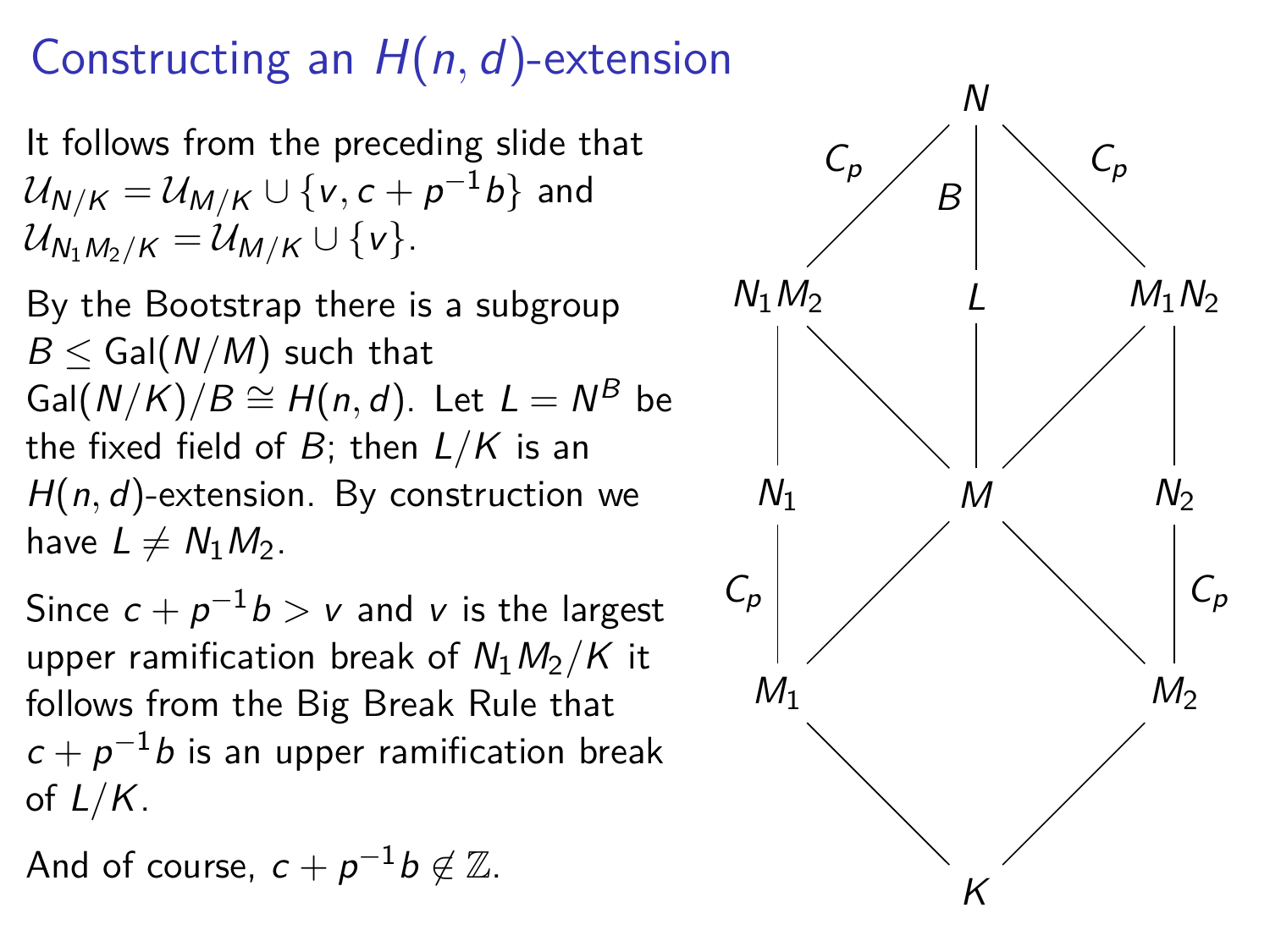### What about  $p = 2$ ?

If  $p = 2$  our proof breaks down in two places.

First, our classification of minimal nonabelian p-groups is invalid for  $p = 2$ . However, with a little more work it should be possible to carry out this classification.

Second, if K is a local field of characteristic 2 and L*/*K is a totally ramified  $D_4$ -extension then the upper ramification breaks of  $L/K$  must be integers. Therefore our approach to proving the converse to Hasse-Arf based on constructing extensions in characteristic p fails in characteristic 2.

However, in the Database of Local Fields [JoRo] there are eight  $D_4$ -extensions of  $\mathbb{Q}_2$  which have nonintegral upper ramification breaks. So the converse to Hasse-Arf may be valid for  $p = 2$ .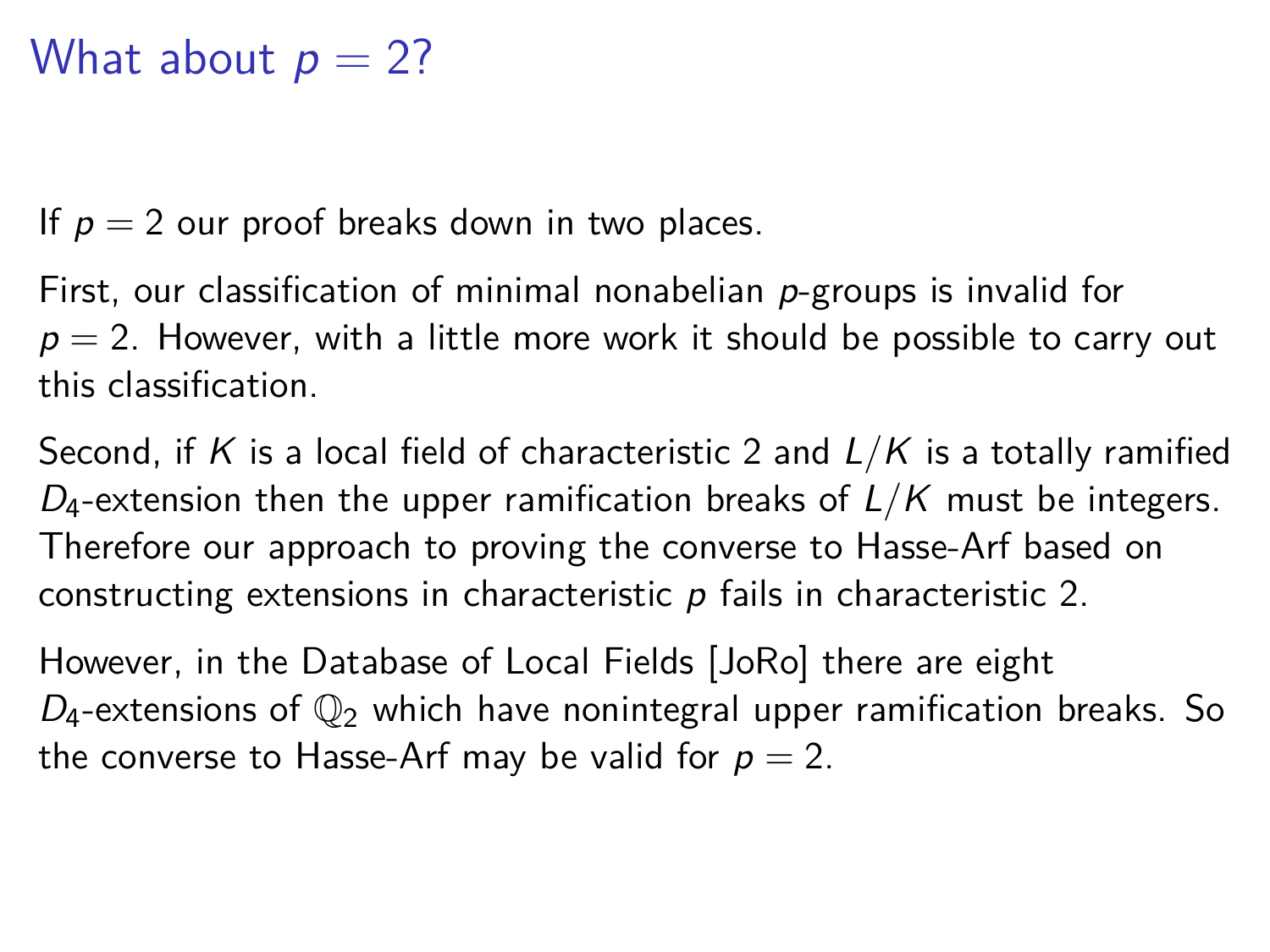### What about extensions which are not totally ramified?

The Hasse-Arf theorem applies to arbitrary abelian extensions of local fields, not just to totally ramified extensions.

Ideally, a converse to the Hasse-Arf theorem would apply to any group which is a Galois group for an extension of local fields with residue characteristic  $p$ . However  $\dots$ 

#### Example

Let  $p > 2$  and let F be a local field whose residue field is  $\mathbb{F}_p$ . Let E be the splitting field of  $X^{p+1}-\pi_F$ . Then  $E/F$  is a Galois extension with Gal( $E/F$ )  $\cong D_{p+1}$ , a nonabelian group. If  $L/K$  is a  $D_{p+1}$ -extension of local fields with residue characteristic  $p$  then  $L/K$  is (at most) tamely ramified. Therefore the only possible upper ramification breaks of L*/*K are the integers  $-1, 0$ .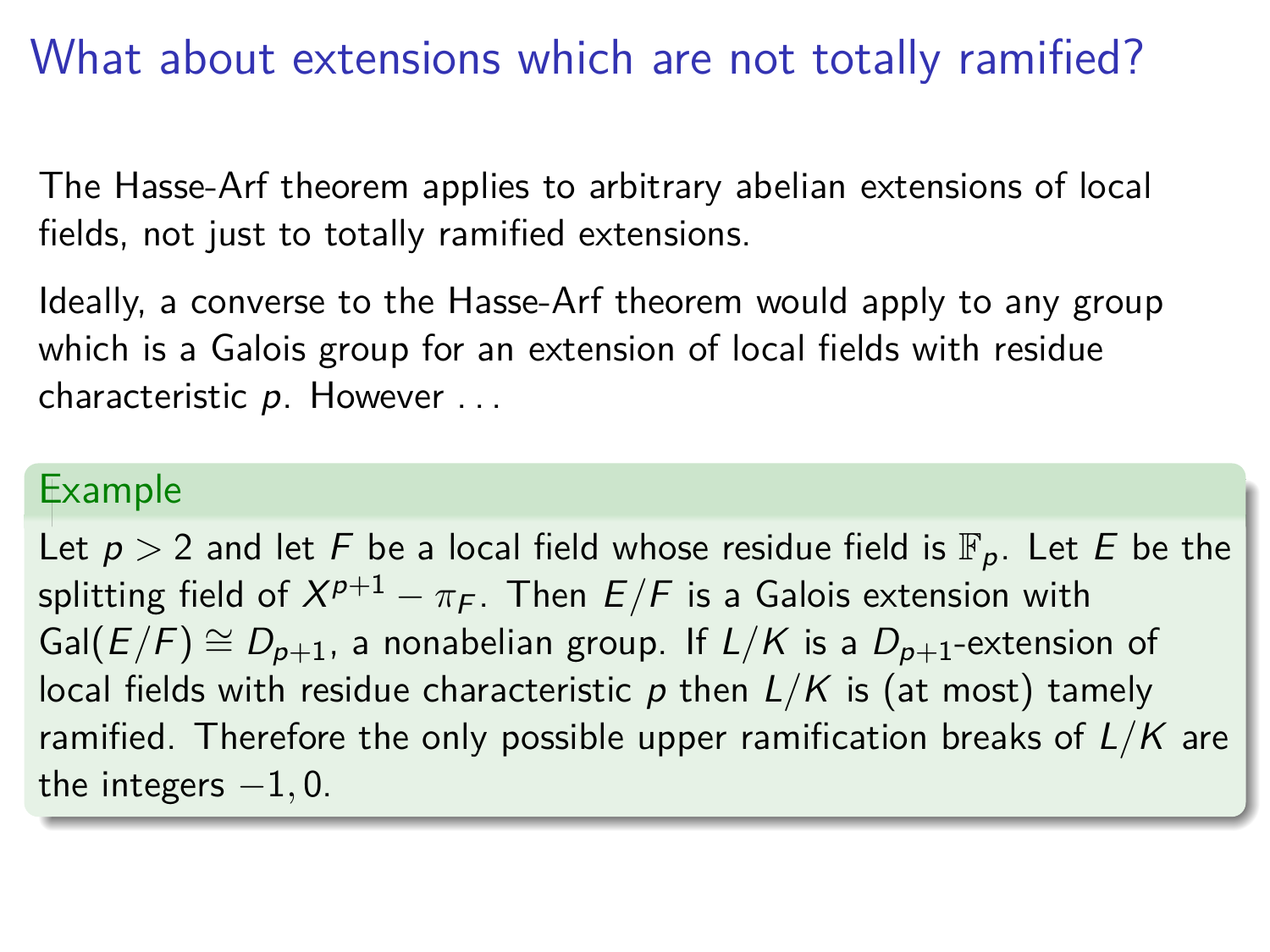It would be nice to know the answer to the following question: Let  $K$  be a local field with residue characteristic p and let L*/*K be a finite totally ramified Galois extension with nonabelian Galois group G. Must there exist a totally ramified  $G$ -extension  $L'/K$  which has a nonintegral upper ramification break?

If char( $K$ ) =  $p > 2$  then the answer is yes.

If char( $K$ ) = 2 then the answer is no.

If char( $K$ ) = 0 then the answer is ??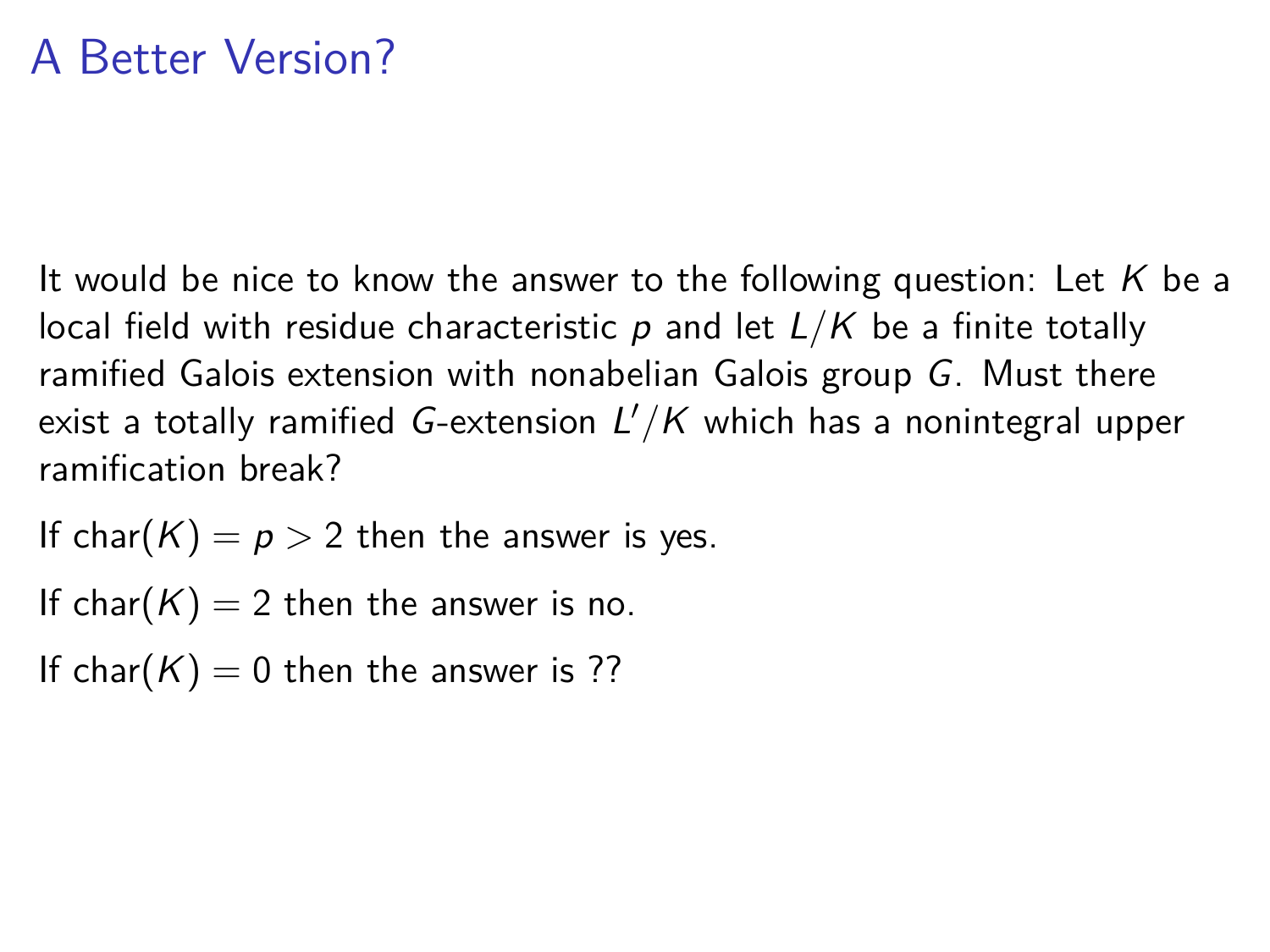### References

[Ar39] C. Arf, Untersuchungen uber reinverzweigte Erweiterungen diskret ¨ bewerteter perfekter K¨orper, J. Reine Angew. Math. **181** (1939), 1–44.

[De84] P. Deligne, Les corps locaux de caractéristique p, limites de corps locaux de caractéristique 0, appearing in Representations of reductive groups over a local field, Hermann, Paris, 1984, 119–157.

[Fe95] I. B. Fesenko, Hasse-Arf property and abelian extensions, Math. Nachr. **174** (1995), 81–87.

[Go80] D. Gorenstein, *Finite groups*, Second edition, Chelsea, New York, 1980.

[Ha30] H. Hasse, Führer, Diskriminante und Verzweigungskörper relativ-Abelscher Zahlkörper, J. Reine Angew. Math. **162** (1930), 169–184.

[JoRo] J. Jones and D. Roberts, Database of Local Fields, https://math.la.asu.edu/˜jj/localfields/

[Th68] J. Thompson, Nonsolvable finite groups all of whose local subgroups are solvable, Bull. Amer. Math. Soc. **74** (1968), 383–437.